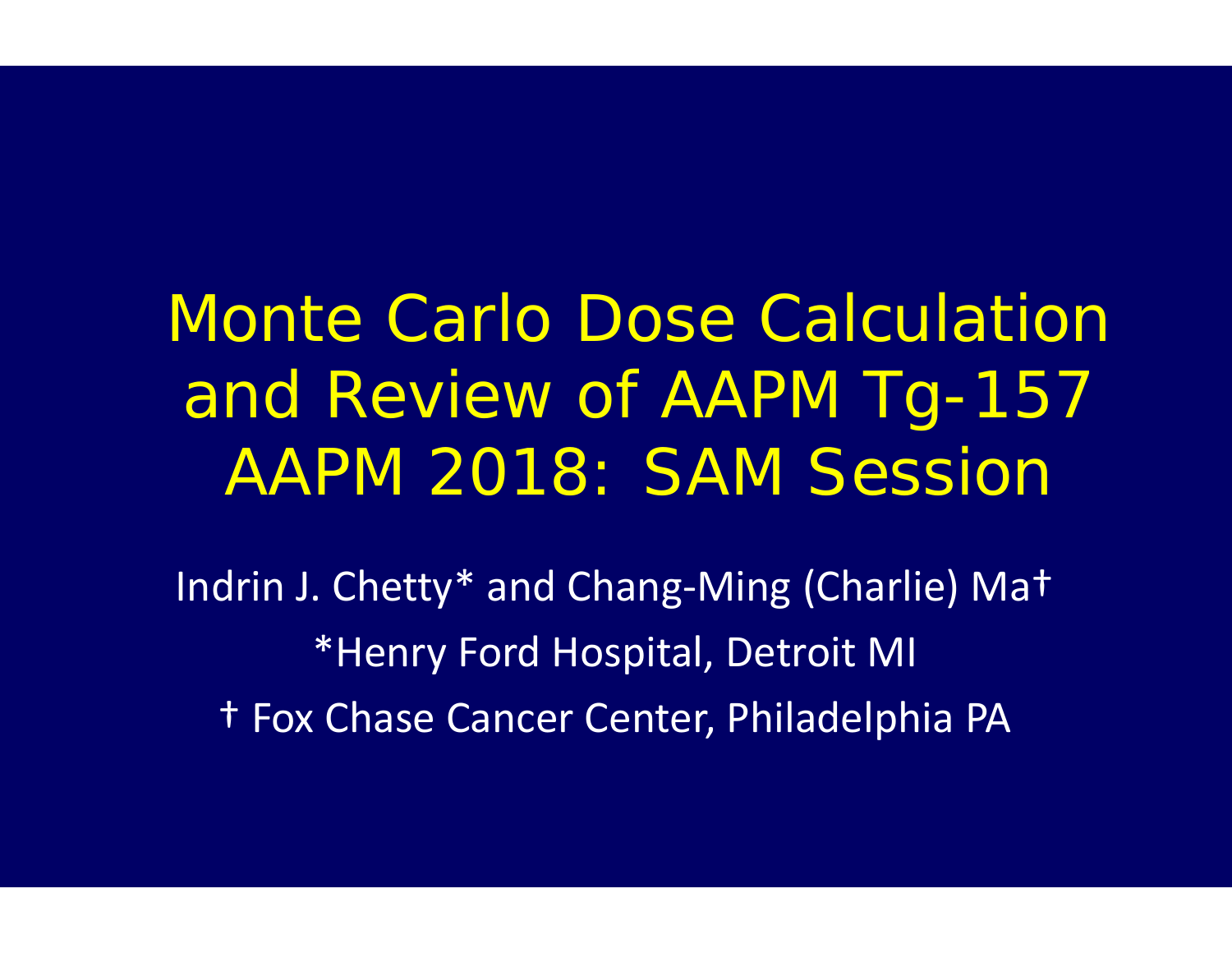# **Outline: Lecture 1 (MC basics)**

**A. Introduction to the Monte Carlo Method as applied to radiation transport:**

> **‐ Photon transport and analog physics and explanation of the analog transport approach**

**‐ Electron transport, explanation of the condensed history technique** *(SAM question 1)*

**B. Brief overview/example of how MC transport of radiation in medical linear accelerators is performed ‐ (AAPM Tg‐157, beam/source modeling to be covered by Charlie Ma in second lecture)**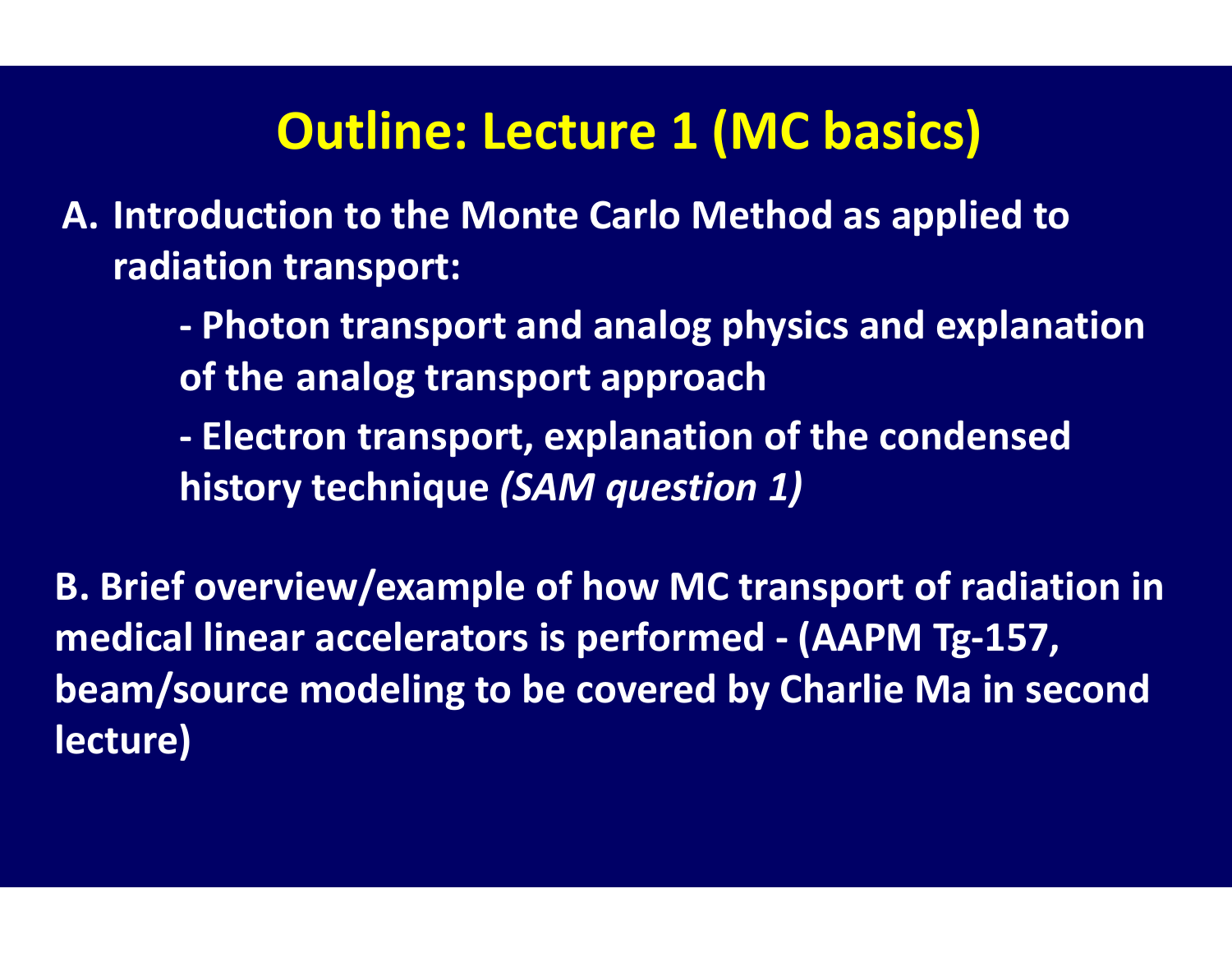## **Outline: Lecture 1 (MC basics)**

**C. Review of methods to improve calculation speed:**

- **‐ Efficiency enhancing techniques**
- **‐ Variance Reduction techniques (VRT's)**
- **‐ Example showing effects improper use of VRT's**

**D. Review of concept of statistical uncertainties:**

**‐ statistical uncertainties in patient dose and dependencies on no. of histories, simulation volume (***SAM question 2* **)**

**‐ impact of uncertainties on point vs. volume‐based dose prescriptions**

**‐ impact of statistical uncertainties on dose distributions for serial and parallel organs**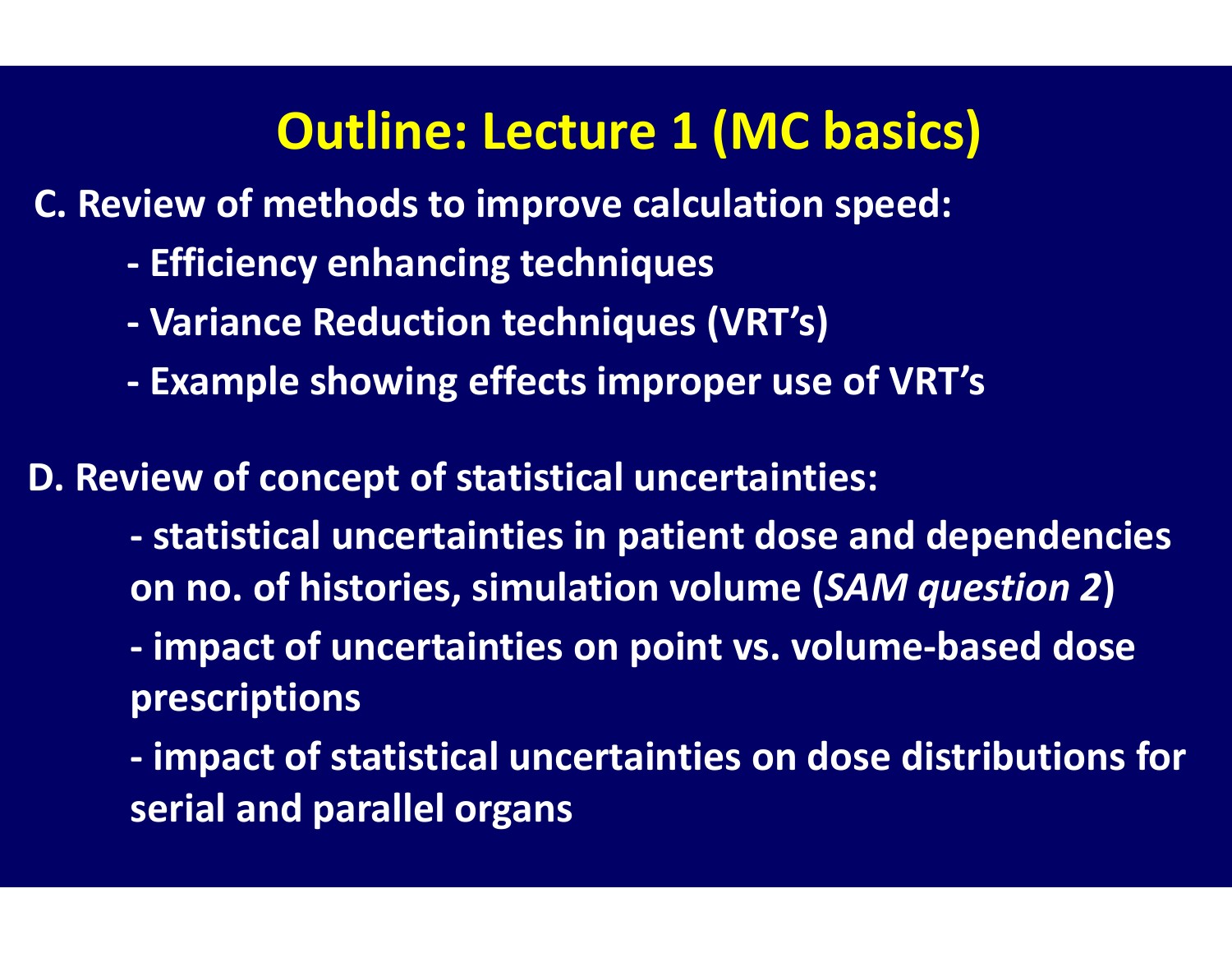#### **Outline: Lecture 1 (MC basics)**

**E. Smoothing/denoising of dose distributions:**

- **‐ review of the basic approaches**
- **‐ impact of denoising on dose distributions**
- **‐ caveats re: improper use of denoising**

**F. CT number to material conversions:** 

**‐ review of dose‐to‐water, Dw and dose‐to‐medium, Dm and discussion of the tradeoffs**

- **‐ review methods for converting Dm to Dw (***SAM question 3)*
- **‐ examples showing differences between Dm and Dw in clinical dose distributions**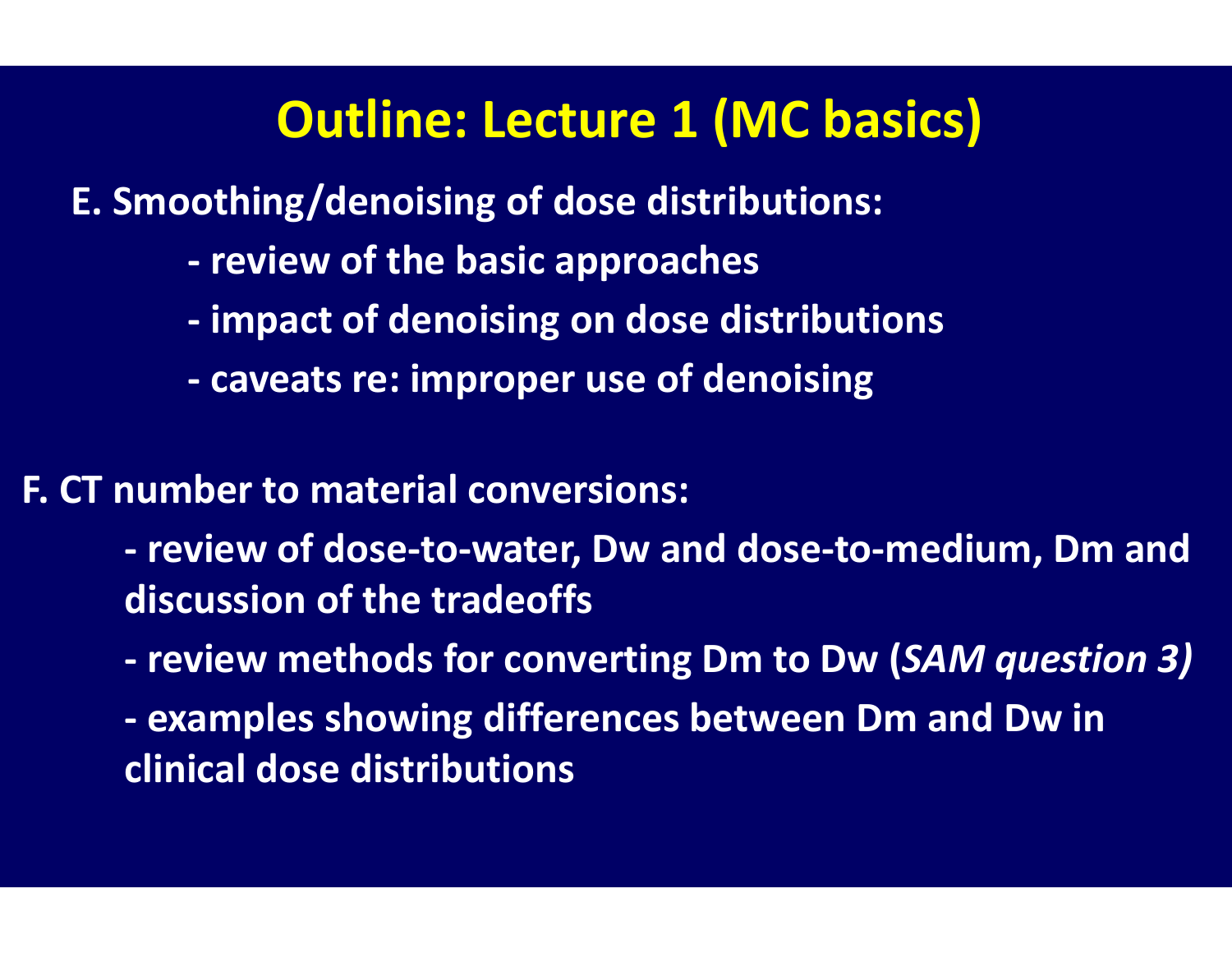# **Outline: Lecture 2 (AAPM TG‐157)**

**A. Brief description of the AAPM TG‐157 objectives**

**B. Introduction to source models used in MC dose calculation** 

- $\bullet$ **Direct simulation** *(SAM question 4)*
- $\bullet$ **Simulation‐based models**
- $\bullet$ **Measurement‐based models**

**C. Review of source models in commercial TPS**

- •**Source models for photon dose calculation**
- $\bullet$ **Source models for electron dose calculation**